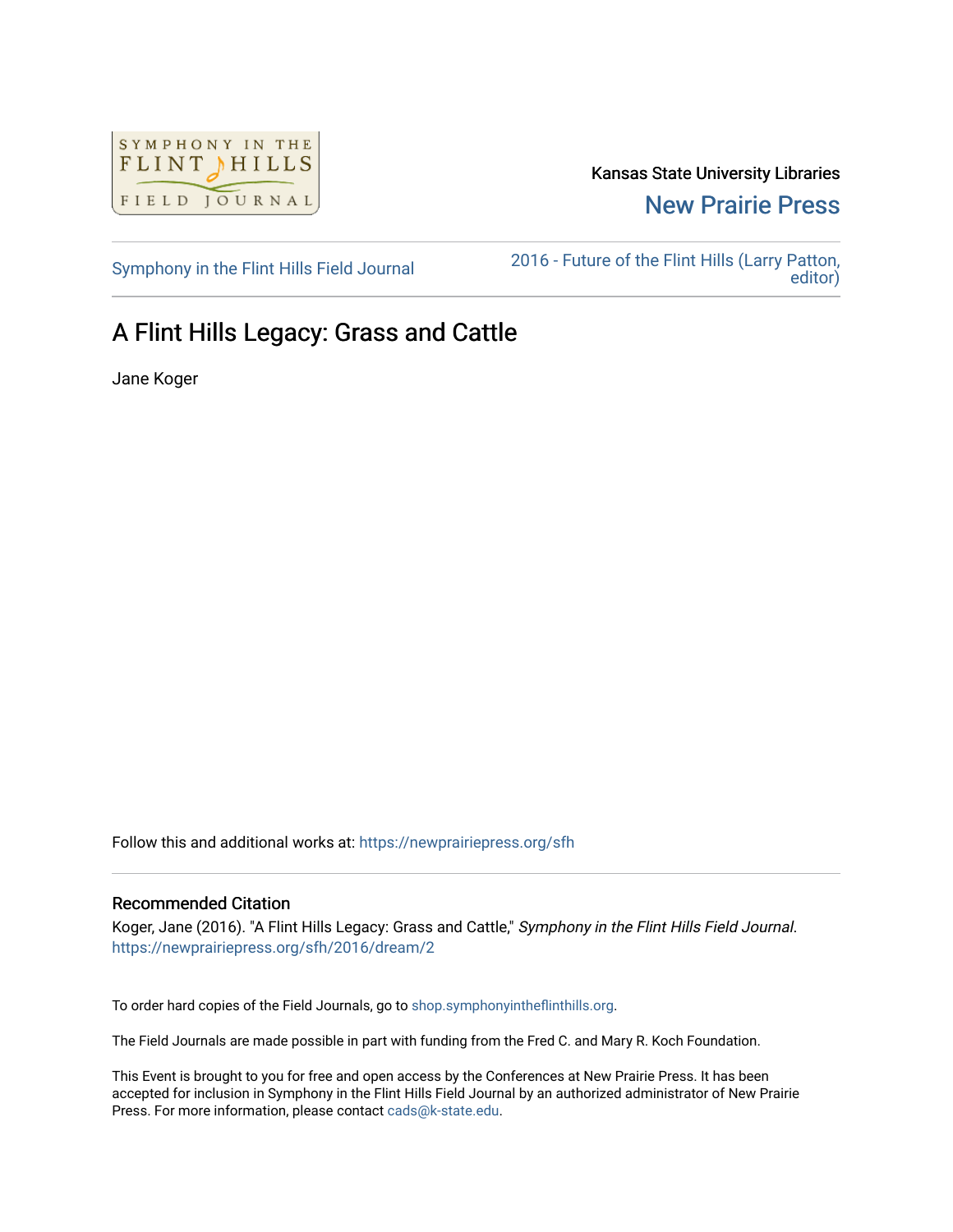

MAJESTIC HILLS *Allan Chow*

## A FLINT HILLS LEGACY: GRASS AND CATTLE

When Ezra Beedle homesteaded land in the Flint Hills in the 1800s, he saw a vast sea of tallgrass prairie with wide-open spaces and few trees.

When my sister, Kay Lauer, and I first bought land in the Flint Hills in 1979 – later to become the Homestead Ranch – we discovered soon afterwards that our great-grandfather, Ezra Beedle, had homesteaded the same property. What an incredible discovery!

In 2005 I put most of my ranch in a conservation easement held by The Nature Conservancy. With the easement, if Ezra Beedle were to return 200 years after homesteading, he would still recognize his land; it would still be tallgrass prairie with wide-open spaces and few trees.

My conservation easement allows for ranching operations to remain largely unencumbered. My right to burn and sustainably graze has not been affected by the easement. Though I have full control of access by others, the easement also allows for hunting and fishing and hiking and camping and the right of quiet enjoyment. The easement does, however, prohibit plowing and incompatible development, such as non-agricultural buildings, golf courses, motorcycle tracks, and ranchettes. The bottom line of the easement is to keep this prairie the way it has been for the last 150 years.

Grass management is the most important part of any rancher's life, and it is certainly mine. I have managed this property for the past thirty-five years with a cow herd, raising calves each year and selling them, and keeping the cow as my factory to harvest the grass. I also lease part of the ranch during the summer for yearling cattle, which is the most common grazing practice in the Flint Hills.